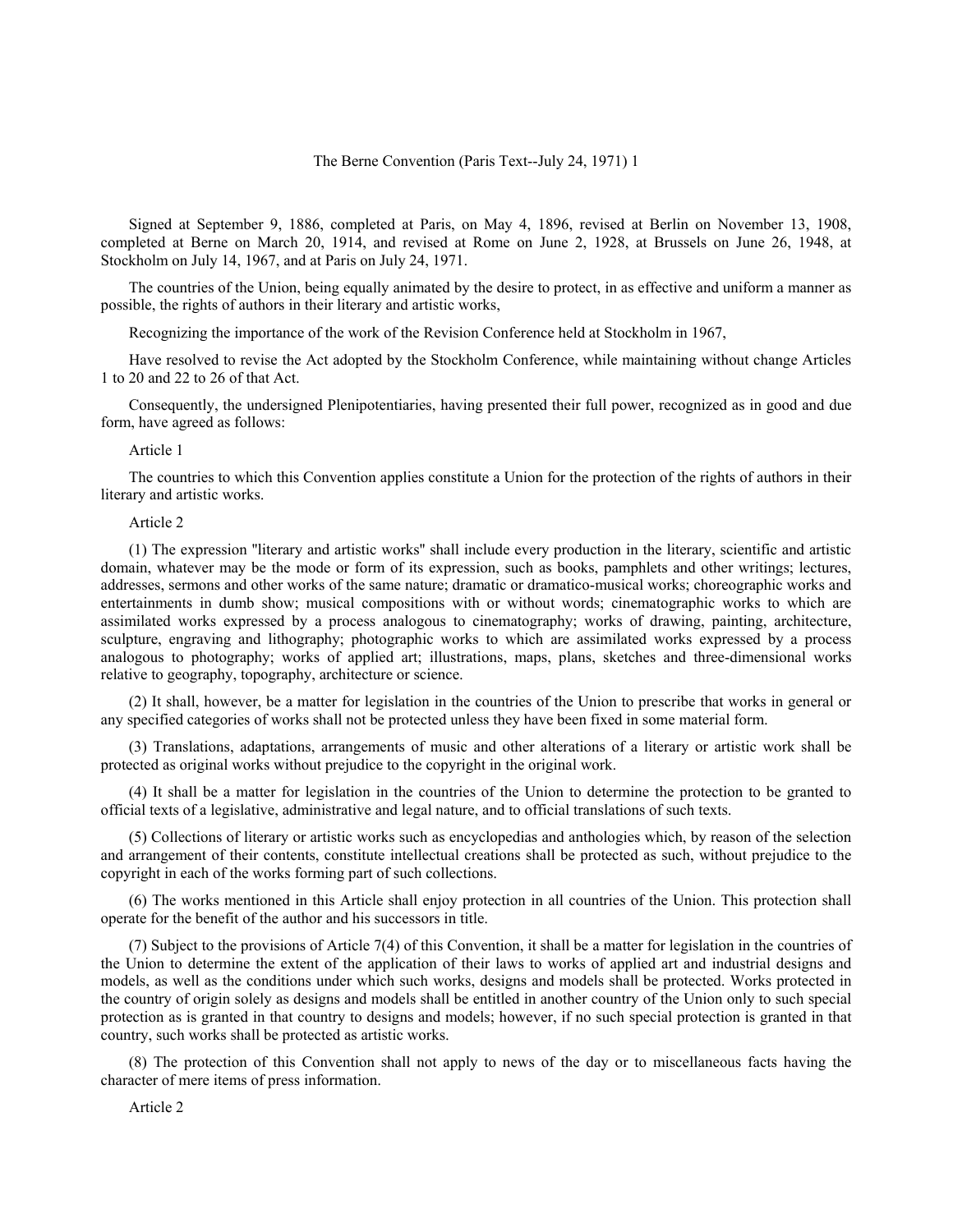(1) It shall be a matter for legislation in the countries of the Union to exclude, wholly or in part, from the protection provided by the preceding Article political speeches and speeches delivered in the course of legal proceedings.

(2) It shall also be a matter for legislation in the countries of the Union to determine the conditions under which lectures, addresses and other works of the same nature which are delivered in public may be reproduced by the press, broadcast, communicated to the public by wire and made the subject of public communication as envisaged in Article 11*bis* (1) of this Convention, when such use is justified by the informatory purpose.

(3) Nevertheless, the author shall enjoy the exclusive right of making a collection of his works mentioned in the preceding paragraphs.

Article 3

(1) The protection of this Convention shall apply to:

*(a)* authors who are nationals of one of the countries of the Union, for their works, whether published or not;

*(b)* authors who are not nationals of one of the countries of the Union, for their works first published in one of those countries, or simultaneously in a country outside the Union and in a country of the Union.

(2) Authors who are not nationals of one of the countries of the Union but who have their habitual residence in one of them shall, for the purpose of this Convention, be assimilated to nationals of that country.

(3) The expression ''published works'' means works published with the consent of their authors, whatever may be the means of manufacture of the copies, provided that the availability of such copies has been such as to satisfy the reasonable requirements of the public, having regard to the nature of the work. The performance of a dramatic, dramatico-musical, cinematographic or musical work, the public recitation of a literary work, the communication by wire or the broadcasting of literary or artistic works, the exhibition of a work of art and the construction of a work of architecture shall not constitute publication.

(4) A work shall be considered as having been published simultaneously in several countries if it has been published in two or more countries within thirty days of its first publication.

Article 4

The protection of this Convention shall apply, even if the conditions of Article 3 are not fulfilled, to:

*(a)* authors of cinematographic works the maker of which has his headquarters or habitual residence in one of the countries of the Union;

*(b)* authors of works of architecture erected in a country of the Union or of other artistic works incorporated in a building or other structure located in a country of the Union.

## Article 5

(1) Authors shall enjoy, in respect of works for which they are protected under this Convention, in countries of the Union other than the country of origin, the rights which their respective laws do now or may hereafter grant to their nationals, as well as the rights specially granted by this Convention.

(2) The enjoyment and the exercise of these rights shall not be subject to any formality; such enjoyment and such exercise shall be independent of the existence of protection in the country of origin of the work. Consequently, apart from the provisions of the Convention, the extent of protection, as well as the means of redress afforded to the author to protect his rights, shall be governed exclusively by the laws of the country where protection is claimed.

(3) Protection in the country of origin is governed by domestic law. However, when the author is not a national of the country of origin of the work for which he is protected under this Convention, he shall enjoy in that country the same rights as national authors.

(4) The country of origin shall be considered to be:

*(a)* in the case of works first published in a country of the Union, that country; in the case of works published simultaneously in several countries of the Union which grant different terms of protection, the country whose legislation grants the shortest term of protection;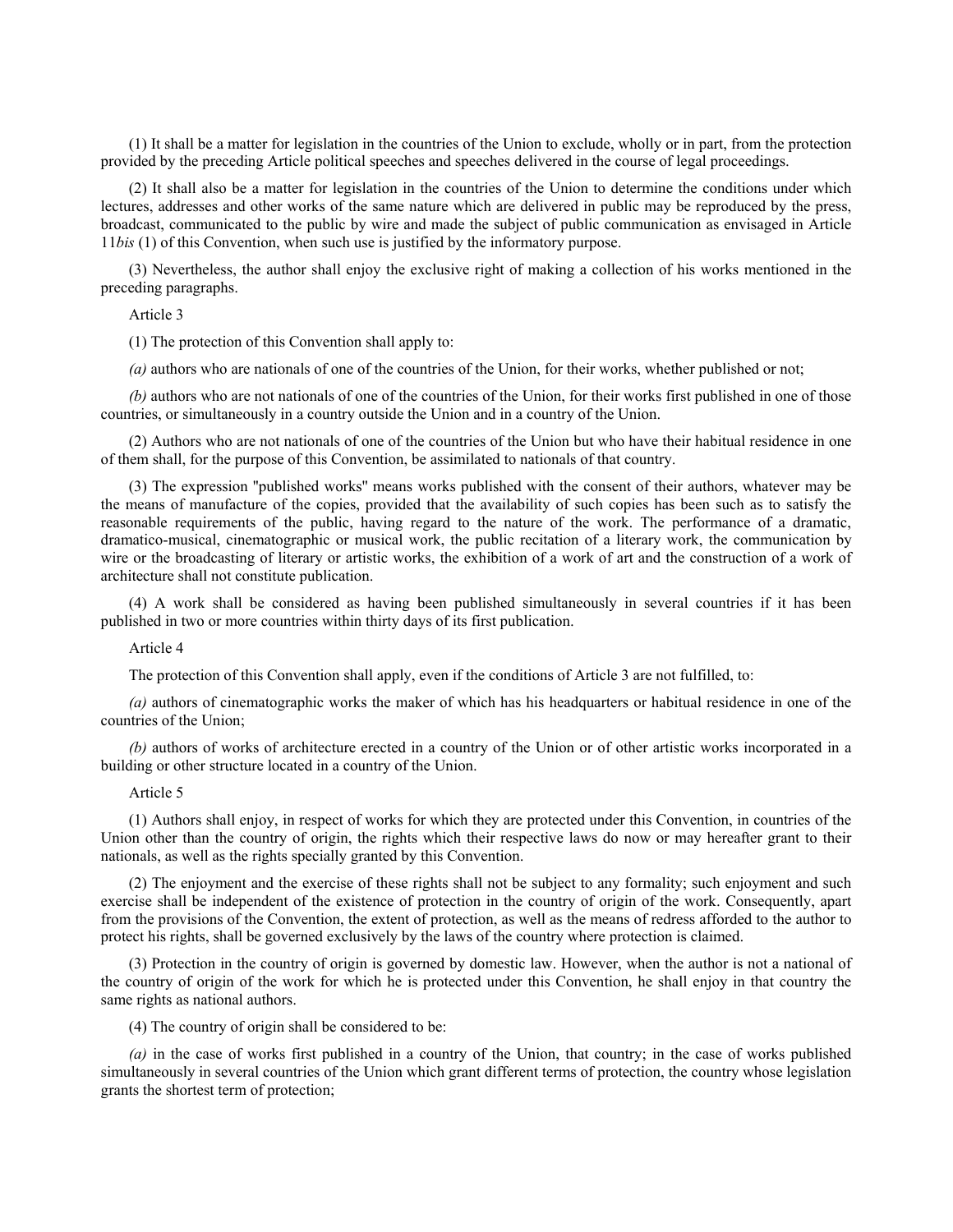*(b)* in the case of works published simultaneously in a country outside the Union and in a country of the Union, the latter country;

*(c)* in the case of unpublished works or of works first published in a country outside the Union, without simultaneous publication in a country of the Union, the country of the Union of which the author is a national, provided that:

(i) when these are cinematographic works the maker of which has his headquarters or his habitual residence in a country of the Union, the country of origin shall be that country, and

(ii) when these are works of architecture erected in a country of the Union or other artistic works incorporated in a building or other structure located in a country of the Union, the country of origin shall be that country.

#### Article 6

(1) Where any country outside the Union Fails to protect in an adequate manner the works of authors who are nationals of one of the countries of the Union, the latter country may restrict the protection given to the works of authors who are, at the date of the first publication thereof, nationals of the other country and are not habitually resident in one of the countries of the Union. If the country of first publication avails itself of this right, the other countries of the Union shall not be required to grant to works thus subjected to special treatment a wider protection than that granted to them in the country of first publication.

(2) No restrictions introduced by virtue of the preceding paragraph shall affect the rights which an author may have acquired in respect of a work published in a country of the Union before such restrictions were put into force.

(3) The countries of the Union which restrict the grant of copyright in accordance with this Article shall give notice thereof to the Director General of the World Intellectual Property Organization (hereinafter designated as ''the Director General'') by a written declaration specifying the countries in regard to which protection is restricted, and the restrictions to which rights of authors who are nationals of those countries are subjected. The Director General shall immediately communicate this declaration to all the countries of the Union.

#### Article 6

(1) Independently of the author's economic rights, and even after the transfer of the said rights, the author shall have the right to claim authorship of the work and to object to any distortion, mutilation, or other modification of, or other derogatory action in relation to, the said work, which would be prejudicial to his honor or reputation.

(2) The rights granted to the author in accordance with the preceding paragraph shall, after his death, be maintained, at least until the expiry of the economic rights, and shall be exercisable by the persons or institutions authorized by the legislation of the country where protection is claimed. However, those countries whose legislation, at the moment of their ratification of or accession to this Act, does not provide for the protection after the death of the author of all the rights set out in the preceding paragraph may provide that some of these rights may, after his death, cease to be maintained.

(3) The means of redress for safeguarding the rights granted by this Article shall be governed by the legislation of the country where protection is claimed.

### Article 7

(1) The term of protection granted by this Convention shall be the life of the author and fifty years after his death.

(2) However, in the case of cinematographic works, the countries of the Union may provide that the term of protection shall expire fifty years after the work has been made available to the public with the consent of the author, or, failing such an event within fifty years from the making of such a work, fifty years after the making.

(3) In the case of anonymous or pseudonymous works, the term of protection granted by this Convention shall expire fifty years after the work has been lawfully made available to the public. However, when the pseudonym adopted by the author leaves no doubt as to his identity, the term of protection shall be that provided in paragraph (1). If the author of an anonymous or pseudonymous work discloses his identity during the above-mentioned period, the term of protection applicable shall be that provided in paragraph (1). The countries of the Union shall not be required to protect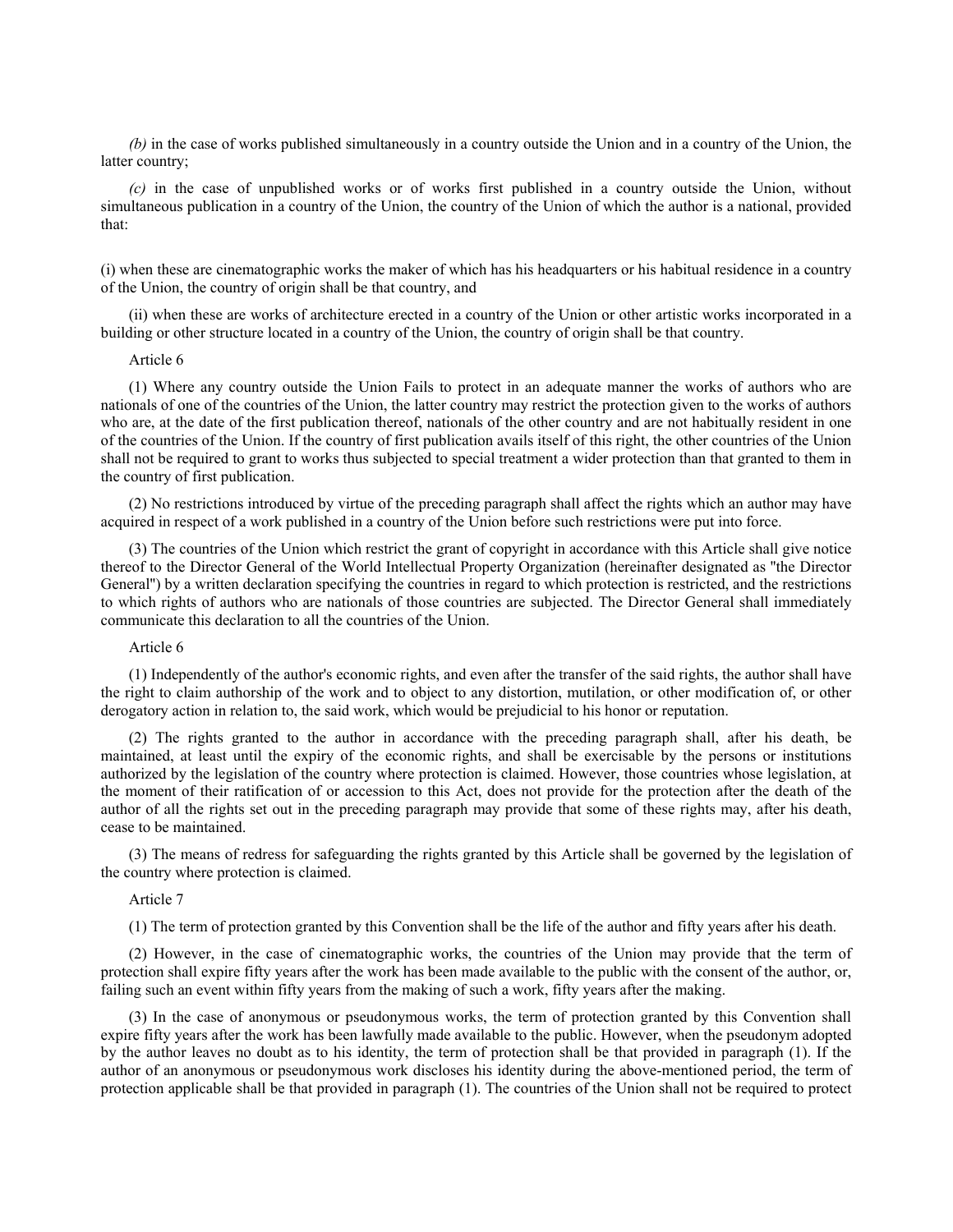anonymous or pseudonymous works in respect of which it is reasonable to presume that their author has been dead for fifty years.

(4) It shall be a matter for legislation in the countries of the Union to determine the term of protection of photographic works and that of works of applied art in so far as they are protected as artistic works; however, this term shall last at least until the end of a period of twenty-five years from the making of such a work.

(5) The term of protection subsequent to the death of the author and the terms provided by paragraphs (2), (3) and (4) shall run from the date of death or of the event referred to in those paragraphs, but such terms shall always be deemed to begin on the first of January of the year following the death or such event.

(6) The countries of the Union may grant a term of protection in excess of those provided by the preceding paragraphs.

(7) Those countries of the Union bound by the Rome Act of this Convention which grant, in their national legislation in force at the time of signature of the present Act, shorter terms of protection than those provided for in the preceding paragraphs shall have the right to maintain such terms when ratifying or acceding to the present Act.

(8) In any case, the term shall be governed by the legislation of the country where protection is claimed; however, unless the legislation of that country otherwise provides, the term shall not exceed the term fixed in the country of origin of the work.

# Article 7

The provisions of the preceding Article shall also apply in the case of a work of joint authorship, provided that the terms measured from the death of the author shall be calculated from the death of the last surviving author.

#### Article 8

Authors of literary and artistic works protected by this Convention shall enjoy the exclusive right of making and of authorizing the translation of their works throughout the term of protection of their rights in the original works.

#### Article 9

(1) Authors of literary and artistic works protected by this Convention shall have the exclusive right of authorizing the reproduction of these works, in any manner or form.

(2) It shall be a matter for legislation in the countries of the Union to permit the reproduction of such works in certain special cases, provided that such reproduction does not conflict with a normal exploitation of the work and does not unreasonably prejudice the legitimate interests of the author.

(3) Any sound or visual recording shall be considered as a reproduction for the purposes of this Convention.

# Article 10

(1) It shall be permissible to make quotations from a work which has already been lawfully made available to the public, provided that their making is compatible with fair practice, and their extent does not exceed that justified by the purpose, including quotations from newspaper articles and periodicals in the form of press summaries.

(2) It shall be a matter for legislation in the countries of the Union, and for special agreements existing or to be concluded between them, to permit the utilization, to the extent justified by the purpose, of literary or artistic works by way of illustration in publications, broadcasts or sound or visual recordings for teaching, provided such utilization is compatible with fair practice.

(3) Where use is made of works in accordance with the preceding paragraphs of this Article, mention shall be made of the source, and of the name of the author if it appears thereon.

#### Article 10

(1) It shall be a matter for legislation in the countries of the Union to permit the reproduction by the press, the broadcasting or the communication to the public by wire of articles published in newspapers or periodicals on current economic, political or religious topics, and of broadcast works of the same character, in cases in which the reproduction, broadcasting or such communication thereof is not expressly reserved. Nevertheless, the source must always be clearly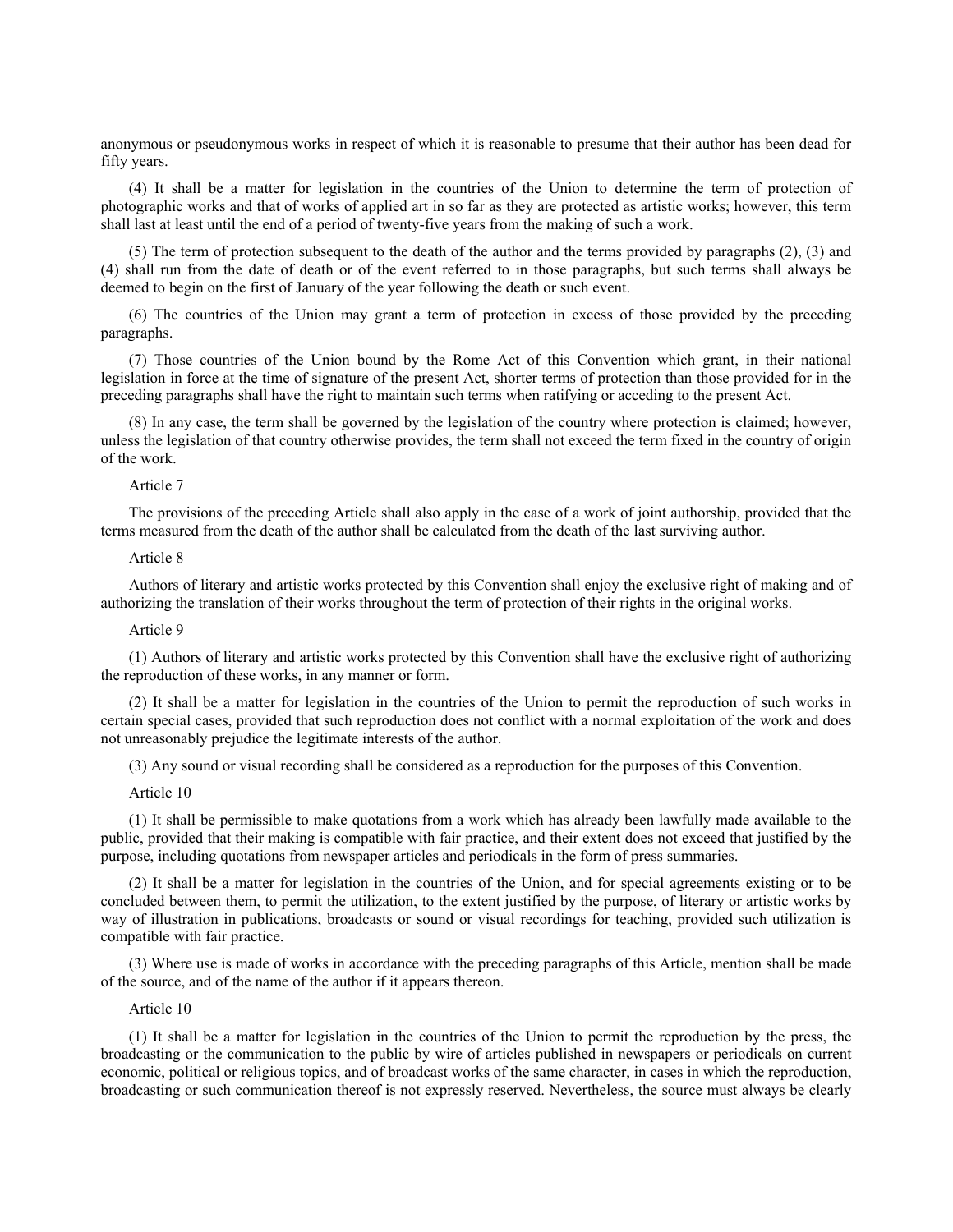indicated; the legal consequences of a breach of this obligation shall be determined by the legislation of the country where protection is claimed.

(2) It shall also be a matter for legislation in the countries of the Union to determine the conditions under which, for the purpose of reporting current events by means of photography, cinematography, broadcasting or communication to the public by wire, literary or artistic works seen or heard in the course of the event may, to the extent justified by the informatory purpose, be reproduced and made available to the public.

Article 11

(1) Authors of dramatic, dramatico-musical and musical works shall enjoy the exclusive right of authorizing:

(i) the public performance of their works, including such public performance by any means or process;

(ii) any communication to the public of the performance of their works.

(2) Authors of dramatic or dramatico-musical works shall enjoy, during the full term of their rights in the original works, the same rights with respect to translations thereof.

Article 11

(1) Authors of literary and artistic works shall enjoy the exclusive right of authorizing:

(i) the broadcasting of their works or the communication thereof to the public by any other means of wireless diffusion of signs, sounds or images;

(ii) any communication to the public by wire or by rebroadcasting of the broadcast of the work, when this communication is made by an organization other than the original one;

(iii) the public communication by loudspeaker or any other analogous instrument transmitting, by signs, sounds or images, the broadcast of the work.

(2) It shall be a matter for legislation in the countries of the Union to determine the conditions under which the rights mentioned in the preceding paragraph may be exercised, but these conditions shall apply only in the countries where they have been prescribed. They shall not in any circumstances be prejudicial to the moral rights of the author, nor to his right to obtain equitable remuneration which, in the absence of agreement, shall be fixed by competent authority.

(3) In the absence of any contrary stipulation, permission granted in accordance with paragraph (1) of this Article shall not imply permission to record, by means of instruments recording sounds or images, the work broadcast. It shall, however, be a matter for legislation in the countries of the Union to determine the regulations for ephemeral recordings made by a broadcasting organization by means of its own facilities and used for its own broadcasts. The preservation of these recordings in official archives may, on the ground, of their exceptional documentary character, be authorized by such legislation.

Article 11

(1) Authors of literary works shall enjoy the exclusive right of authorizing:

(i) the public recitation of their works, including such public recitation by any means or process;

(ii) any communication to the public of the recitation of their works.

(2) Authors of literary works shall enjoy, during the full term of their rights in the original works, the same rights with respect to translations thereof.

#### Article 12

Authors of literary or artistic works shall enjoy the exclusive right of authorizing adaptations, arrangements and other alterations of their works.

### Article 13

(1) Each country of the Union may impose for itself reservations and conditions on the exclusive right granted to the author of a musical work and to the author of any words, the recording of which together with the musical work has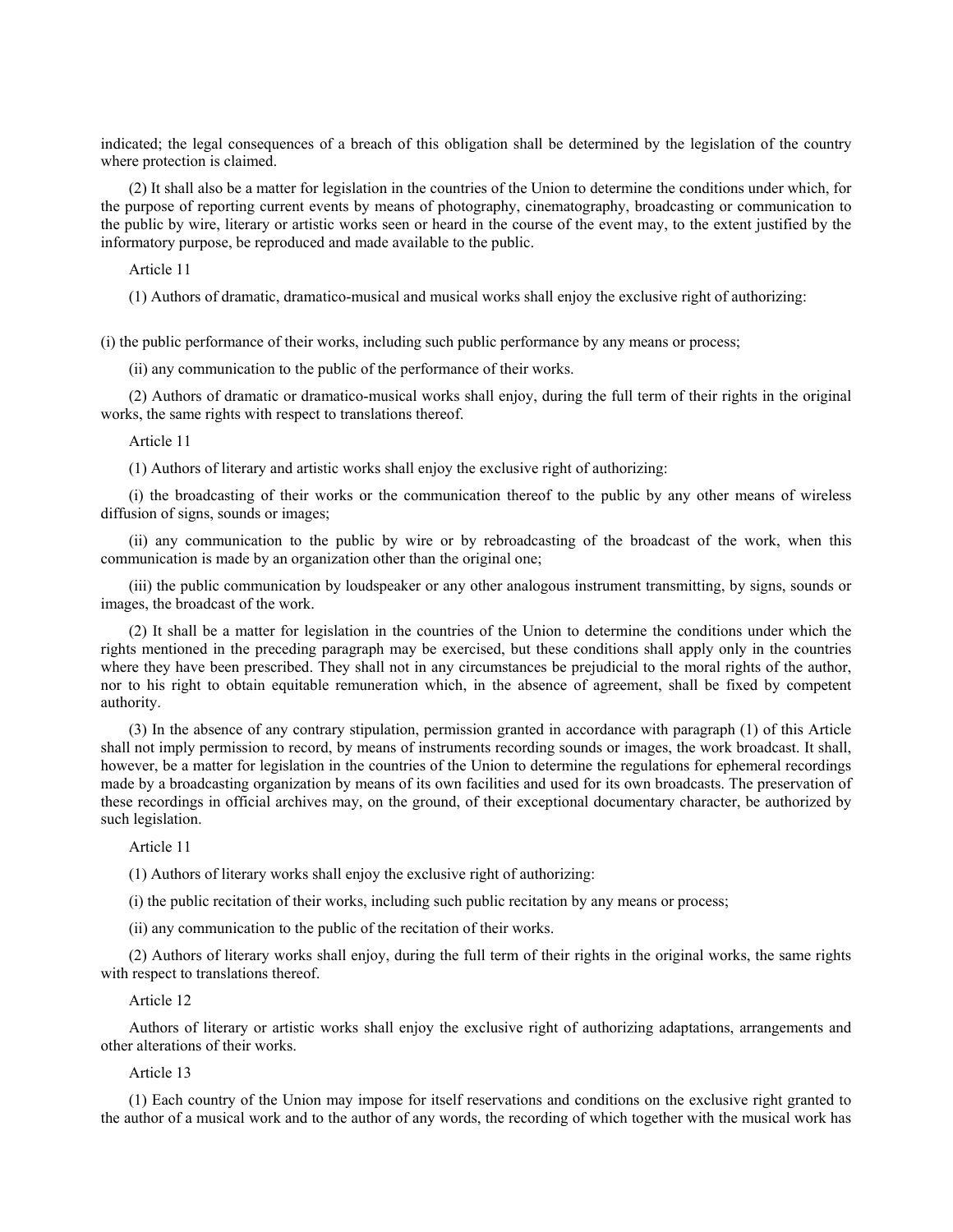already been authorized by the latter, to authorize the sound recording of that musical work, together with such words, if any; but all such reservations and conditions shall apply only in the countries which have imposed them and shall not, in any circumstances, be prejudicial to the rights of these authors to obtain equitable remuneration which, in the absence of agreement, shall be fixed by competent authority.

(2) Recordings of musical works made in a country of the Union in accordance with Article 13(3) of the Conventions signed at Rome on June 2, 1928, and at Brussels on June 26, 1948, may be reproduced in that country without the permission of the author of the musical work until a date two years after that country becomes bound by this Act.

(3) Recordings made in accordance with paragraphs (1) and (2) of this Article and imported without permission from the parties concerned into a country where they are treated as infringing recordings shall be liable to seizure.

Article 14

(1) Authors of literary or artistic works shall have the exclusive right of authorizing:

(i) the cinematographic adaptation and reproduction of these works, and the distribution of the works thus adapted or reproduced;

(ii) the public performance and communication to the public by wire of the works thus adapted or reproduced.

(2) The adaptation into any other artistic form of a cinematographic production derived from literary or artistic works shall, without prejudice to the authorization of the author of the cinematographic production, remain subject to the authorization of the authors of the original works.

(3) The provisions of Article 13(1) shall not apply.

Article 14

(1) Without prejudice to the copyright in any work which may have been adapted or reproduced, a cinematographic work shall be protected as an original work. The owner of copyright in a cinematographic work shall enjoy the same rights as the author of an original work, including the rights referred to in the preceding Article.

(2)*(a)* Ownership of copyright in a cinematographic work shall be a matter for legislation in the country where protection is claimed.

*(b)* However, in the countries of the Union which, by legislation, include among the owners of copyright in a cinematographic work authors who have brought contributions to the making of the work, such authors, if they have undertaken to bring such contributions, may not, in the absence of any contrary or special stipulation, object to the reproduction, distribution, public performance, communication to the public by wire, broadcasting or any other communication to the public, or to the subtitling or dubbing of texts, of the work.

*(c)* The question whether or not the form of the undertaking referred to above should, for the application of the preceding subparagraph *(b)*, be in a written agreement or a written act of the same effect shall be a matter for the legislation of the country where the maker of the cinematographic work has his headquarters or habitual residence. However, it shall be a matter for the legislation of the country of the Union where protection is claimed to provide that the said undertaking shall be in a written agreement or a written act of the same effect. The countries whose legislation so provides shall notify the Director General by means of a written declaration, which will be immediately communicated by him to all the other countries of the Union.

*(d)* By ''contrary or special stipulation'' is meant any restrictive condition which is relevant to the aforesaid undertaking.

(3) Unless the national legislation provides to the contrary, the provisions of paragraph (2)*(b)* above shall not be applicable to authors of scenarios, dialogues and musical works created for the making of the cinematographic work, or to the principal director thereof. However, those countries of the Union whose legislation does not contain rules providing for the application of the said paragraph (2)*(b)* to such director shall notify the Director General by means of a written declaration, which will be immediately communicated by him to all the other countries of the Union.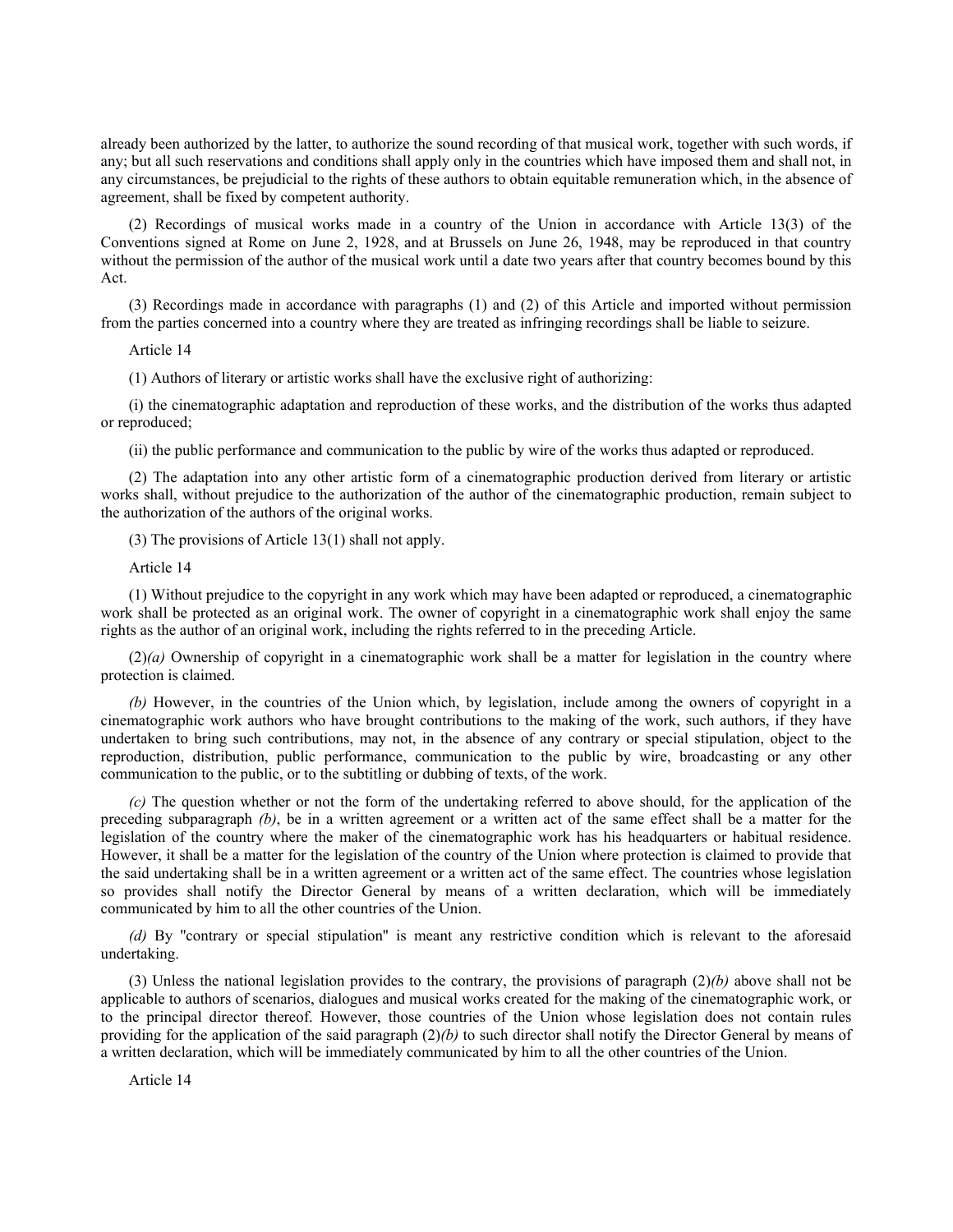(1) The author, or after his death the persons or institutions authorized by national legislation, shall, with respect to original works of art and original manuscripts of writers and composers, enjoy the inalienable right to an interest in any sale of the work subsequent to the first transfer by the author of the work.

(2) The protection provided by the preceding paragraph may be claimed in a country of the Union only if legislation in the country to which the author belongs so permits, and to the extent permitted by the country where this protection is claimed.

(3) The procedure for collection and the amounts shall be matters for determination by national legislation.

Article 15

(1) In order that the author of a literary or artistic work protected by this Convention shall, in the absence of proof to the contrary, be regarded as such, and consequently be entitled to institute infringement proceedings in the countries of the Union, it shall be sufficient for his name to appear on the work in the usual manner. This paragraph shall be applicable even if this name is a pseudonym, where the pseudonym adopted by the author leaves no doubt as to his identity.

(2) The person or body corporate whose name appears on a cinematographic work in the usual manner shall, in the absence of proof to the contrary, be presumed to be the maker of the said work.

(3) In the case of anonymous and pseudonymous works, other than those referred to in paragraph (1) above, the publisher whose name appears on the work shall, in the absence of proof to the contrary, be deemed to represent the author, and in this capacity he shall be entitled to protect and enforce the author's rights. The provisions of this paragraph shall cease to apply when the author reveals his identity and establishes his claim to authorship of the work.

 $(4)(a)$  In the case of unpublished works where the identity of the author is unknown, but where there is every ground to presume that he is a national of a country of the Union, it shall be a matter for legislation in that country to designate the competent authority which shall represent the author and shall be entitled to protect and enforce his rights in the countries of the Union.

*(b)* Countries of the Union which make such designation under the terms of this provision shall notify the Director General by means of a written declaration giving full information concerning the authority thus designated. The Director General shall at once communicate this declaration to all other countries of the Union.

Article 16

(1) Infringing copies of a work shall be liable to seizure in any country of the Union where the work enjoys legal protection.

(2) The provisions of the preceding paragraph shall also apply to reproductions coming from a country where the work is not protected, or has ceased to be protected.

(3) The seizure shall take place in accordance with the legislation of each country.

#### Article 17

The provisions of this Convention cannot in any way affect the right of the Government of each country of the Union to permit, to control, or to prohibit, by legislation or regulation, the circulation, presentation, or exhibition of any work or production in regard to which the competent authority may find it necessary to exercise that right.

# Article 18

(1) This Convention shall apply to all works which, at the moment of its coming into force, have not yet fallen into the public domain in the country of origin through the expiry of the term of protection.

(2) If, however, through the expiry of the term of protection which was previously granted, a work has fallen into the public domain of the country where protection is claimed, that work shall not be protected anew.

(3) The application of this principle shall be subject to any provisions contained in special conventions to that effect existing or to be concluded between countries of the Union. In the absence of such provisions, the respective countries shall determine, each in so far as it is concerned, the conditions of application of this principle.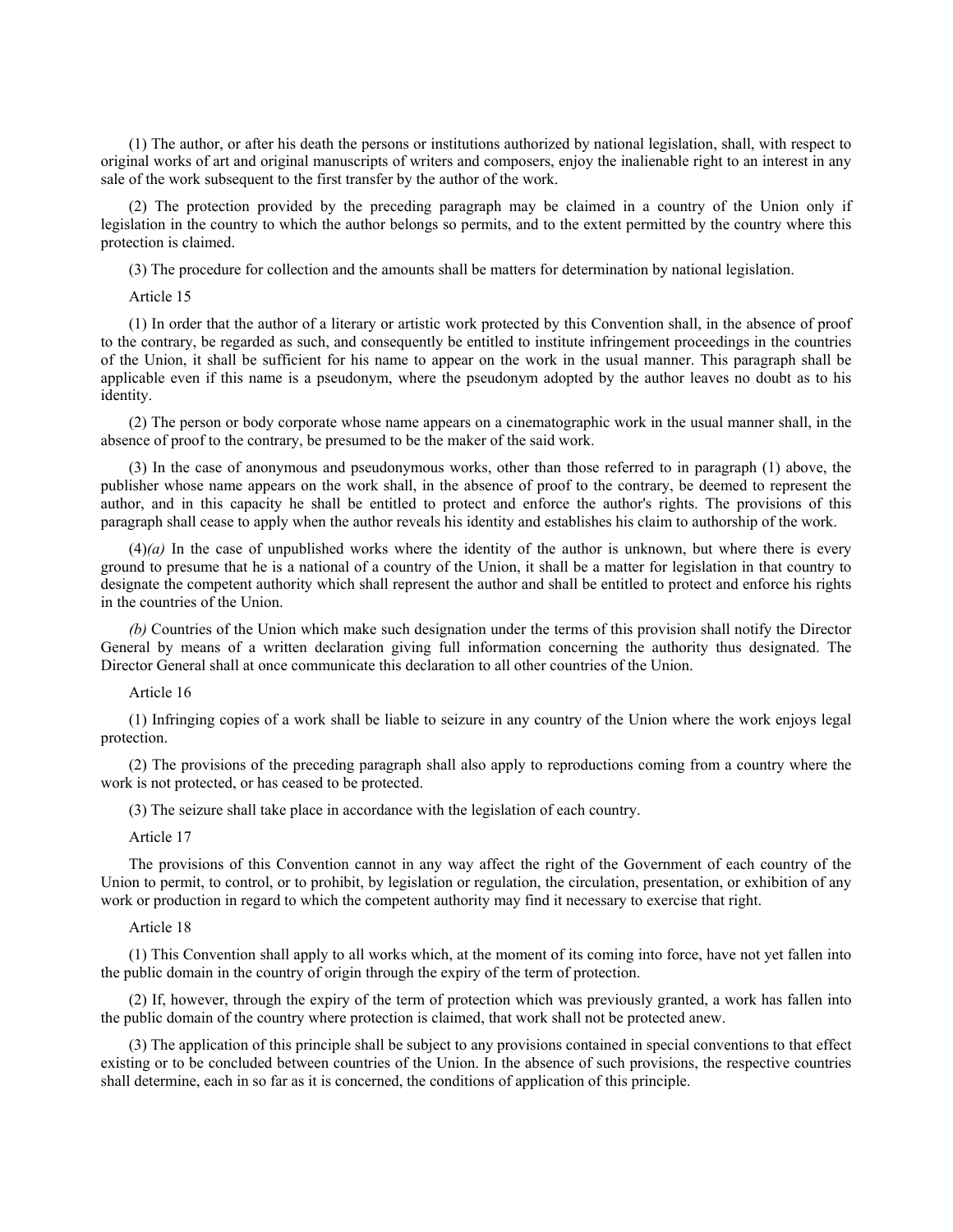(4) The preceding provisions shall also apply in the case of new accessions to the Union and to cases in which protection is extended by the application of Article 7 or by the abandonment of reservations.

# Article 19

The provisions of this Convention shall not preclude the making of a claim to the benefit of any greater protection which may be granted by legislation in a country of the Union.

### Article 20

The Governments of the countries of the Union reserve the right to enter into special agreements among themselves, in so far as such agreements grant to authors more extensive rights than those granted by the Convention, or contain other provisions not contrary to this Convention. The provisions of existing agreements which satisfy these conditions shall remain applicable.

#### Article 21

(1) Special provisions regarding developing countries are included in the Appendix.

(2) Subject to the provisions of Article 28(1)*(b)*, the Appendix forms an integral part of this Act.

#### Article 22

(1)*(a)* The Union shall have an Assembly consisting of those countries of the Union which are bound by Articles 22 to 26.

*(b)* The Government of each country shall be represented by one delegate, who may be assisted by alternate delegates, advisors, and experts.

*(c)* The expenses of each delegation shall be borne by the Government which has appointed it.

(2)*(a)* The Assembly shall:

(i) deal with all matters concerning the maintenance and development of the Union and the implementation of this Convention;

(ii) give directions concerning the preparation for conferences of revision to the International Bureau of Intellectual Property (hereinafter designated as ''the International Bureau'') referred to in the Convention Establishing the World Intellectual Property Organization (hereinafter designated as ''the Organization''), due account being taken of any comments made by those countries of the Union which are not bound by Articles 22 to 26;

(iii) review and approve the reports and activities of the Director General of the Organization concerning the Union, and give him all necessary instructions concerning matters within the competence of the Union;

(iv) elect the members of the Executive Committee of the Assembly;

(v) review and approve the reports and activities of its Executive Committee, and give instructions to such Committee;

(vi) determine the program and adopt the triennial budgetn2 of the Union, and approve its final accounts;

(vii) adopt the financial regulations of the Union;

(viii) establish such committees of experts and working groups as may be necessary for the work of the Union;

(ix) determine which countries not members of the Union and which intergovernmental and international nongovernmental organizations shall be admitted to its meetings as observers;

(xx) adopt amendments to Articles 22 to 26;

(xxi) take any other appropriate action designed to further the objectives of the Union;

(xxii) exercise such other functions as are appropriate under this Convention;

(xxiii) subject to its acceptance, exercise such rights as are given to it in the Convention establishing the Organization.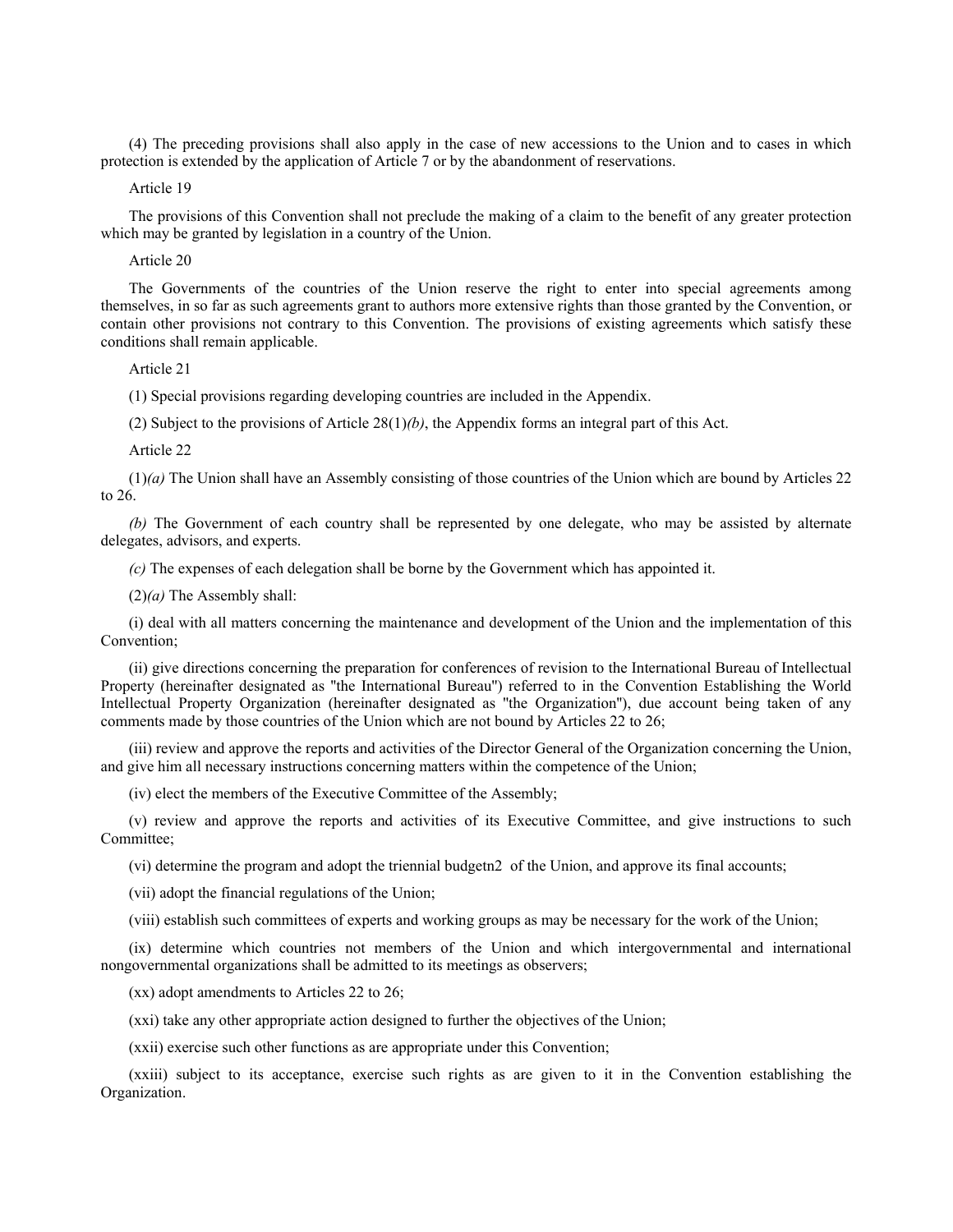*(b)* With respect to matters which are of interest also to other Unions administered by the Organization, the Assembly shall make its decisions after having heard the advice of the Coordination Committee of the Organization.

(3)*(a)* Each country member of the Assembly shall have one vote.

*(b)* One-half of the countries members of the Assembly shall constitute a quorum.

*(c)* Notwithstanding the provisions of subparagraph *(b)*, if, in any session, the number of countries represented is less than one-half but equal to or more than one-third of the countries members of the Assembly, the Assembly may make decisions but, with the exception of decisions concerning its own procedure, all such decisions shall take effect only if the following conditions are fulfilled. The International Bureau shall communicate the said decisions to the countries members of the Assembly which were not represented and shall invite them to express in writing their vote or abstention within a period of three months from the date of the communication. If, at the expiration of this period, the number of countries having thus expressed their vote or abstention attains the number of countries which was lacking for attaining the quorum in the session itself, such decisions shall take effect provided that at the same time the required majority still obtains.

*(d)* Subject to the provisions of Article 26(2), the decisions of the Assembly shall require two-thirds of the votes cast.

*(e)* Abstentions shall not be considered as votes.

*(f)* A delegate may represent, and vote in the name of, one country only.

*(g)* Countries of the Union not members of the Assembly shall be admitted to its meetings as observers.

(4)*(a)* The Assembly shall meet once in every third calendar yearn3 in ordinary session upon convocation by the Director General and, in the absence of exceptional circumstances, during the same period and at the same place as the General Assembly of the Organization.

*(b)* The Assembly shall meet in extraordinary session upon convocation by the Director General, at the request of the Executive Committee or at the request of one-fourth of the countries members of the Assembly.

(5) The Assembly shall adopt its own rules of procedure.

Article 23

(1) The Assembly shall have an Executive Committee.

(2)*(a)* The Executive Committee shall consist of countries elected by the Assembly from among countries members of the Assembly. Furthermore, the country on whose territory the Organization has its headquarters shall, subject to the provisions of Article 25(7)*(b)*, have an *ex officio* seat on the Committee.

*(b)* The Government of each country member of the Executive Committee shall be represented by one delegate, who may be assisted by alternate delegates, advisors, and experts.

*(c)* The expenses of each delegation shall be borne by the Government which has appointed it.

(3) The number of countries members of the Executive Committee shall correspond to one-fourth of the number of countries members of the Assembly. In establishing the number of seats to be filled, remainders after division by four shall be disregarded.

(4) In electing the members of the Executive Committee, the Assembly shall have due regard to an equitable geographical distribution and to the need for countries party to the Special Agreements which might be established in relation with the Union to be among the countries constituting the Executive Committee.

(5)*(a)* Each member of the Executive Committee shall serve from the close of the session of the Assembly which elected it to the close of the next ordinary session of the Assembly.

*(b)* Members of the Executive Committee may be reelected, but not more than two-thirds of them.

*(c)* The Assembly shall establish the details of the rules governing the election and possible re-election of the members of the Executive Committee.

(6)*(a)* The Executive Committee shall: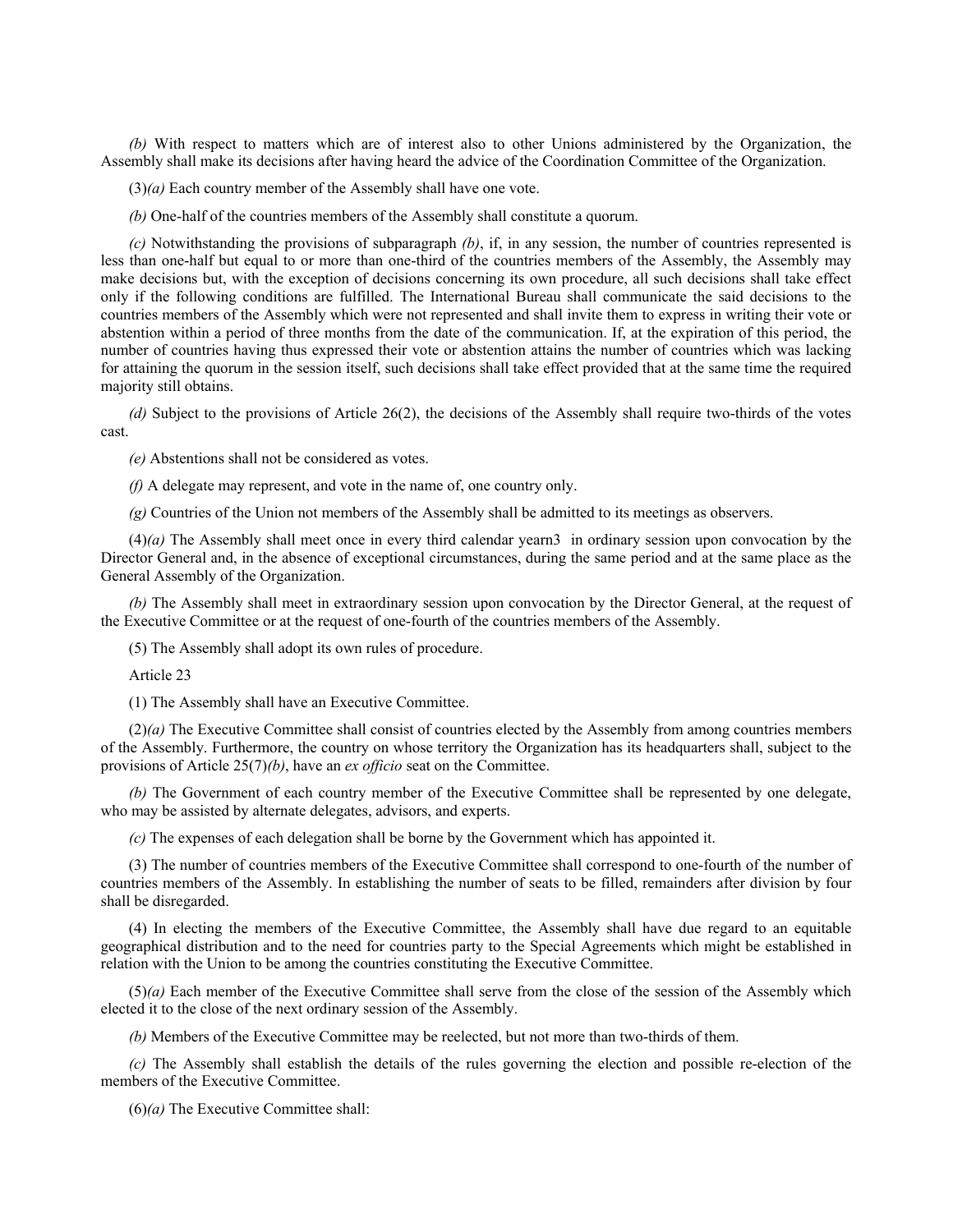(i) prepare the draft agenda of the Assembly;

(ii) submit proposals to the Assembly respecting the draft program and triennialn4 budget of the Union prepared by the Director General;

(iii) approve, within the limits of the program and the triennialn5 budget, the specific yearly budgets and programs prepared by the Director General;

(iv) submit, with appropriate comments, to the Assembly the periodical reports of the Director General and the yearly audit reports on the accounts;

(v) in accordance with the decisions of the Assembly and having regard to circumstances arising between two ordinary sessions of the Assembly, take all necessary measures to ensure the execution of the program of the Union by the Director General;

(vi) perform such other functions as are allocated to it under this Convention.

*(b)* With respect to matters which are of interest also to other Unions administered by the Organization, the Executive Committee shall make its decisions after having heard the advice of the Coordination Committee of the Organization.

(7)*(a)* The Executive Committee shall meet once a year in ordinary session upon convocation by the Director General, preferably during the same period and at the same place as the Coordination Committee of the Organization.

*(b)* The Executive Committee shall meet in extraordinary session upon convocation by the Director General, either on his own initiative, or at the request of its Chairman or one-fourth of its members.

(8)*(a)* Each country member of the Executive Committee shall have one vote.

*(b)* One-half of the members of the Executive Committee shall constitute a quorum.

*(c)* Decisions shall be made by a simple majority of the votes cast.

*(d)* Abstentions shall not be considered as votes.

*(e)* A delegate may represent, and vote in the name of, one country only.

(9) Countries of the Union not members of the Executive Committee shall be admitted to its meetings as observers.

(10) The Executive Committee shall adopt its own rules of procedure.

Article 24

 $(1)(a)$  The administrative tasks with respect to the Union shall be performed by the International Bureau, which is a continuation of the Bureau of the Union united with the Bureau of the Union established by the International Convention for the Protection of Industrial Property.

*(b)* In particular, the International Bureau shall provide the secretariat of the various organs of the Union.

*(c)* The Director General of the Organization shall be the chief executive of the Union and shall represent the Union.

(2) The International Bureau shall assemble and publish information concerning the protection of copyright. Each country of the Union shall promptly communicate to the International Bureau all new laws and official texts concerning the protection of copyright.

(3) The International Bureau shall publish a monthly periodical.

(4) The International Bureau shall, on request, furnish information to any country of the Union on matters concerning the protection of copyright.

(5) The International Bureau shall conduct studies, and shall provide services, designed to facilitate the protection of copyright.

(6) The Director General and any staff member designated by him shall participate, without the right to vote, in all meetings of the Assembly, the Executive Committee and any other committee of experts or working group. The Director General, or a staff member designated by him, shall be *ex officio* secretary of these bodies.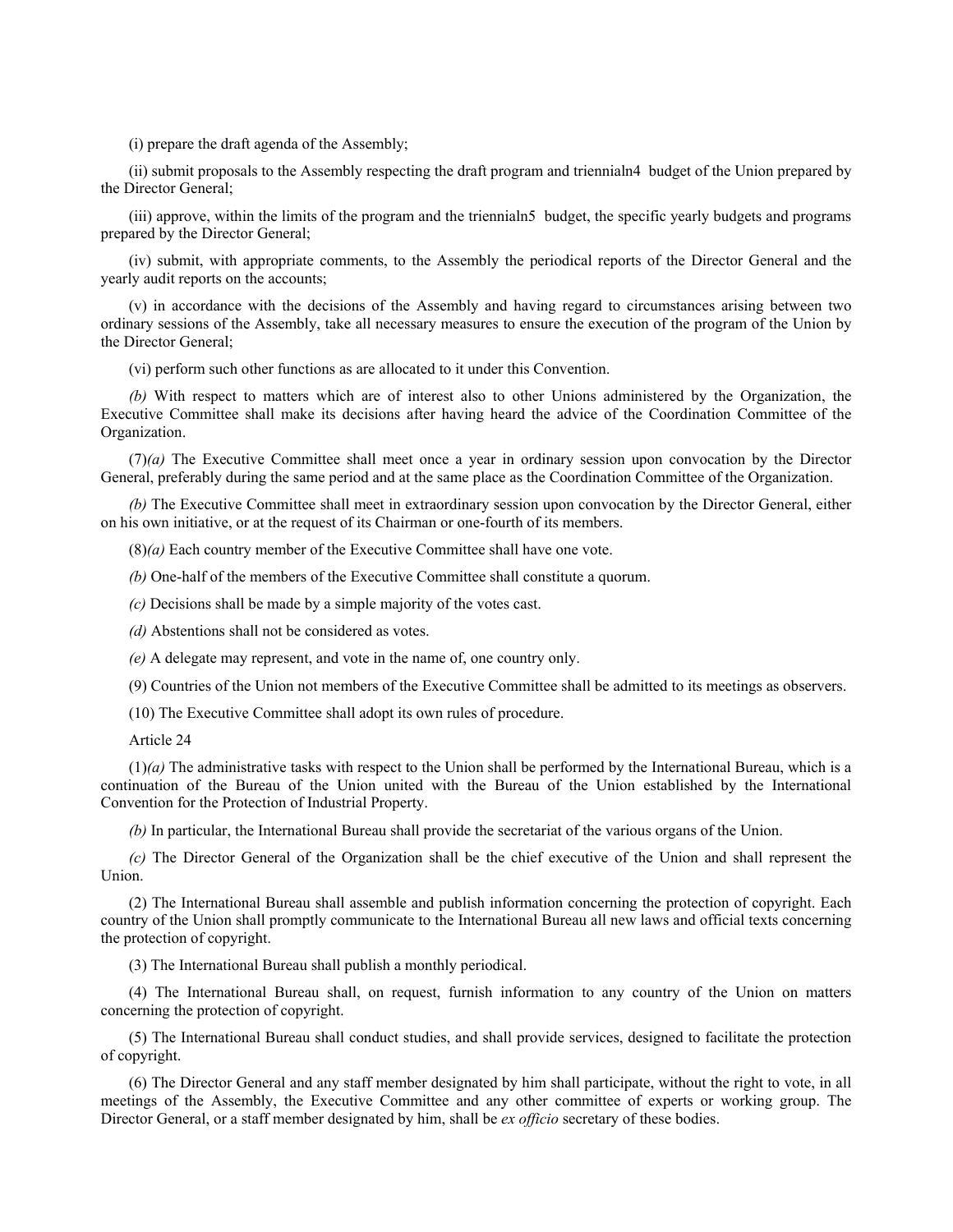(7)*(a)* The International Bureau shall, in accordance with the directions of the Assembly and in cooperation with the Executive Committee, make the preparations for the conferences of revision of the provisions of the Convention other than Articles 22 to 26.

*(b)* The International Bureau may consult with intergovernmental and international non-governmental organizations concerning preparations for conferences of revision.

*(c)* The Director General and persons designated by him shall take part, without the right to vote, in the discussions at these conferences.

(8) The International Bureau shall carry out any other tasks assigned to it.

Article 25

(1)*(a)* The Union shall have a budget.

*(b)* The budget of the Union shall include the income and expenses proper to the Union, its contribution to the budget of expenses common to the Unions, and, where applicable, the sum made available to the budget of the Conference of the Organization.

*(c)* Expenses not attributable exclusively to the Union but also to one or more other Unions administered by the Organization shall be considered as expenses common to the Unions. The share of the Union in such common expenses shall be in proportion to the interest the Union has in them.

(2) The budget of the Union shall be established with due regard to the requirements of coordination with the budgets of the other Unions administered by the Organization.

(3) The budget of the Union shall be financed from the following sources:

(i) contributions of the countries of the Union;

(ii) fees and charges due for services performed by the International Bureau in relation to the Union;

(iii) sale of, or royalties on, the publications of the International Bureau concerning the Union;

(iv) gifts, bequests, and subventions;

(v) rents, interests, and other miscellaneous income.

(4)*(a)* For the purpose of establishing its contribution towards the budget, each country of the Union shall belong to a class, and shall pay its annual contributions on the basis of a number of units fixed as follows:

| Class I   | 25           |
|-----------|--------------|
| Class II  | 20           |
| Class III | 15           |
| Class IV  | 10           |
| Class V   | 5            |
| Class VI  | $\mathbf{3}$ |
| Class VII |              |

*(b)* Unless it has already done so, each country shall indicate, concurrently with depositing its instrument of ratification or accession, the class to which it wishes to belong. Any country may change class. If it chooses a lower class, the country must announce it to the Assembly at one of its ordinary sessions. Any such change shall take effect at the beginning of the calendar year following the session.

*(c)* The annual contribution of each country shall be an amount in the same proportion to the total sum to be contributed to the annual budget of the Union by all countries as the number of its units is to the total of the units of all contributing countries.

*(d)* Contributions shall become due on the first of January of each year.

*(e)* A country which is in arrears in the payment of its contributions shall have no vote in any of the organs of the Union of which it is a member if the amount of its arrears equals or exceeds the amount of the contributions due from it for the preceding two full years. However, any organ of the Union may allow such a country to continue to exercise its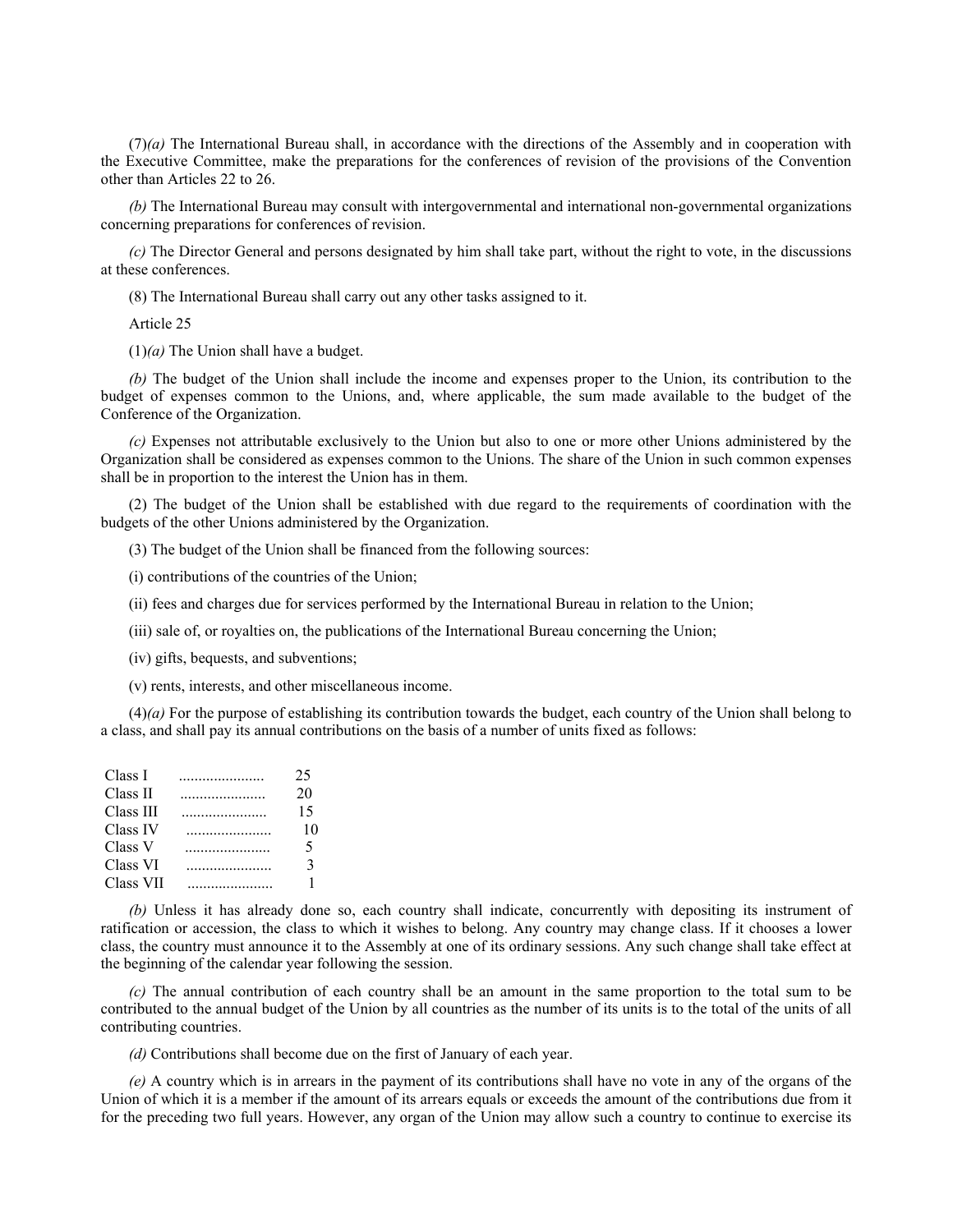vote in that organ if, and as long as, it is satisfied that the delay in payment is due to exceptional and unavoidable circumstances.

*(f)* If the budget is not adopted before the beginning of a new financial period, it shall be at the same level as the budget of the previous year, in accordance with the financial regulations.

(5) The amount of the fees and charges due for services rendered by the International Bureau in relation to the Union shall be established, and shall be reported to the Assembly and the Executive Committee, by the Director General.

(6)*(a)* The Union shall have a working capital fund which shall be constituted by a single payment made by each country of the Union. If the fund becomes insufficient, an increase shall be decided by the Assembly.

*(b)* The amount of the initial payment of each country to the said fund or of its participation in the increase thereof shall be a proportion of the contribution of that country for the year in which the fund is established or the increase decided.

*(c)* The proportion and the terms of payment shall be fixed by the Assembly on the proposal of the Director General and after it has heard the advice of the Coordination Committee of the Organization.

 $(7)(a)$  In the headquarters agreement concluded with the country on the territory of which the Organization has its headquarters, it shall be provided that, whenever the working capital fund is insufficient, such country shall grant advances. The amount of these advances and the conditions on which they are granted shall be the subject of separate agreements, in each case, between such country and the Organization. As long as it remains under the obligation to grant advances, such country shall have an *ex officio* seat on the Executive Committee.

*(b)* The country referred to in subparagraph *(a)* and the Organization shall each have the right to denounce the obligation to grant advances, by written notification. Denunciation shall take effect three years after the end of the year in which it has been notified.

(8) The auditing of the accounts shall be effected by one or more of the countries of the Union or by external auditors, as provided in the financial regulations. They shall be designated, with their agreement, by the Assembly.

Article 26

(1) Proposals for the amendment of Articles 22, 23, 24, 25, and the present Article, may be initiated by any country member of the Assembly, by the Executive Committee, or by the Director General. Such proposals shall be communicated by the Director General to the member countries of the Assembly at least six months in advance of their consideration by the Assembly.

(2) Amendments to the Articles referred to in paragraph (1) shall be adopted by the Assembly. Adoption shall require three-fourths of the votes cast, provided that any amendment of Article 22, and of the present paragraph, shall require four-fifths of the votes cast.

(3) Any amendment to the Articles referred to in paragraph (1) shall enter into force one month after written notifications of acceptance, effected in accordance with their respective constitutional processes, have been received by the Director General from three-fourths of the countries members of the Assembly at the time it adopted the amendment. Any amendment to the said Articles thus accepted shall bind all the countries which are members of the Assembly at the time the amendment enters into force, or which become members thereof at a subsequent date, provided that any amendment increasing the financial obligations of countries of the Union shall bind only those countries which have notified their acceptance of such amendment.

# Article 27

(1) This Convention shall be submitted to revision with a view to the introduction of amendments designed to improve the system of the Union.

(2) For this purpose, conferences shall be held successively in one of the countries of the Union among the delegates of the said countries.

(3) Subject to the provisions of Article 26 which apply to the amendment of Articles 22 to 26, any revision of this Act, including the Appendix, shall require the unanimity of the votes cast.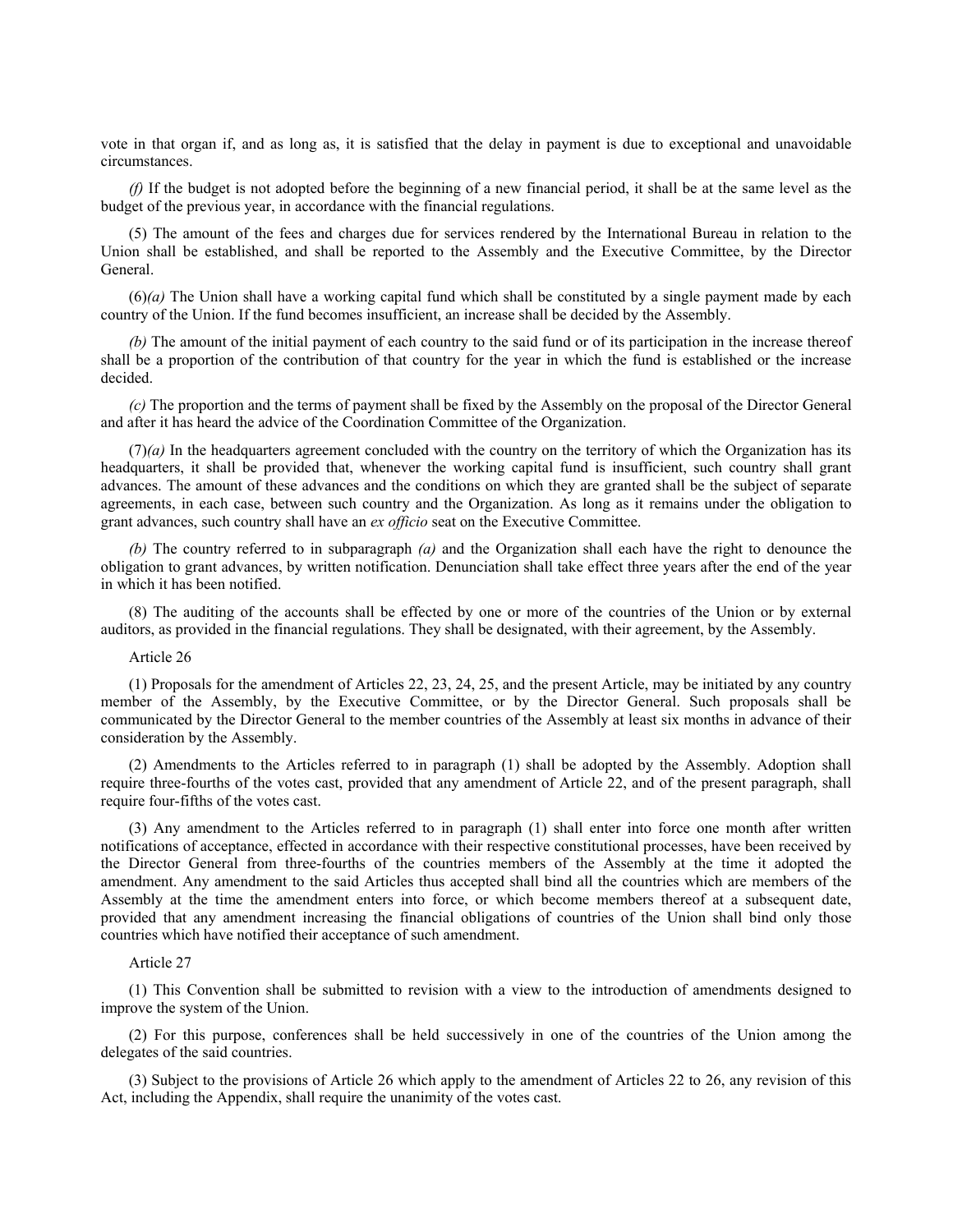#### Article 28

(1)*(a)* Any country of the Union which has signed this Act may ratify it, and, if it has not signed it, may accede to it. Instruments of ratification or accession shall be deposited with the Director General.

*(b)* Any country of the Union may declare in its instrument of ratification or accession that its ratification or accession shall not apply to Articles 1 to 21 and the Appendix, provided that, if such country has previously made a declaration under Article VI(1) of the Appendix, then it may declare in the said instrument only that its ratification or accession shall not apply to Articles 1 to 20.

*(c)* Any country of the Union which, in accordance with subparagraph *(b)*, has excluded provisions therein referred to from the effects of its ratification or accession may at any later time declare that it extends the effects of its ratification or accession to those provisions. Such declaration shall be deposited with the Director General.

(2)*(a)* Articles 1 to 21 and the Appendix shall enter into force three months after both of the following two conditions are fulfilled:

(i) at least five countries of the Union have ratified or acceded to this Act without making a declaration under paragraph (1)*(b)*,

(ii) France, Spain, the United Kingdom of Great Britain and Northern Ireland, and the United States of America, have become bound by the Universal Copyright Convention as revised at Paris on July 24, 1971.

*(b)* The entry into force referred to in subparagraph *(a)* shall apply to those countries of the Union which, at least three months before the said entry into force, have deposited instruments of ratification or accession not containing a declaration under paragraph (1)*(b)*.

*(c)* With respect to any country of the Union not covered by subparagraph *(b)* and which ratifies or accedes to this Act without making a declaration under paragraph (1)*(b)*, Articles 1 to 21 and the Appendix shall enter into force three months after the date on which the Director General has notified the deposit of the relevant instrument of ratification or accession, unless a subsequent date has been indicated in the instrument deposited. In the latter case, Articles 1 to 21 and the Appendix shall enter into force with respect to that country on the date thus indicated.

*(d)* The provisions of subparagraphs *(a)* to *(c)* do not affect the application of Article VI of the Appendix.

(3) With respect to any country of the Union which ratifies or accedes to this Act with or without a declaration made under paragraph (1)*(b)*, Articles 22 to 38 shall enter into force three months after the date on which the Director General has notified the deposit of the relevant instrument of ratification or accession, unless a subsequent date has been indicated in the instrument deposited. In the latter case, Articles 22 to 38 shall enter into force with respect to that country on the date thus indicated.

### Article 29

(1) Any country outside the Union may accede to this Act and thereby become party to this Convention and a member of the Union. Instruments of accession shall be deposited with the Director General.

(2)*(a)* Subject to subparagraph *(b)*, this Convention shall enter into force with respect to any country outside the Union three months after the date on which the Director General has notified the deposit of its instrument of accession, unless a subsequent date has been indicated in the instrument deposited. In the latter case, this Convention shall enter into force with respect to that country on the date thus indicated.

*(b)* If the entry into force according to subparagraph *(a)* precedes the entry into force of Articles 1 to 21 and the Appendix according to Article 28(2)*(a)*, the said country shall, in the meantime, be bound, instead of by Articles 1 to 21 and the Appendix, by Articles 1 to 20 of the Brussels Act of this Convention.

# Article 29

Ratification of or accession to this Act by any country not bound by Articles 22 to 38 of the Stockholm Act of this Convention shall, for the sole purposes of Article 14(2) of the Convention establishing the Organization, amount to ratification of or accession to the said Stockholm Act with the limitation set forth in Article 28(1)*(b)*(i) thereof.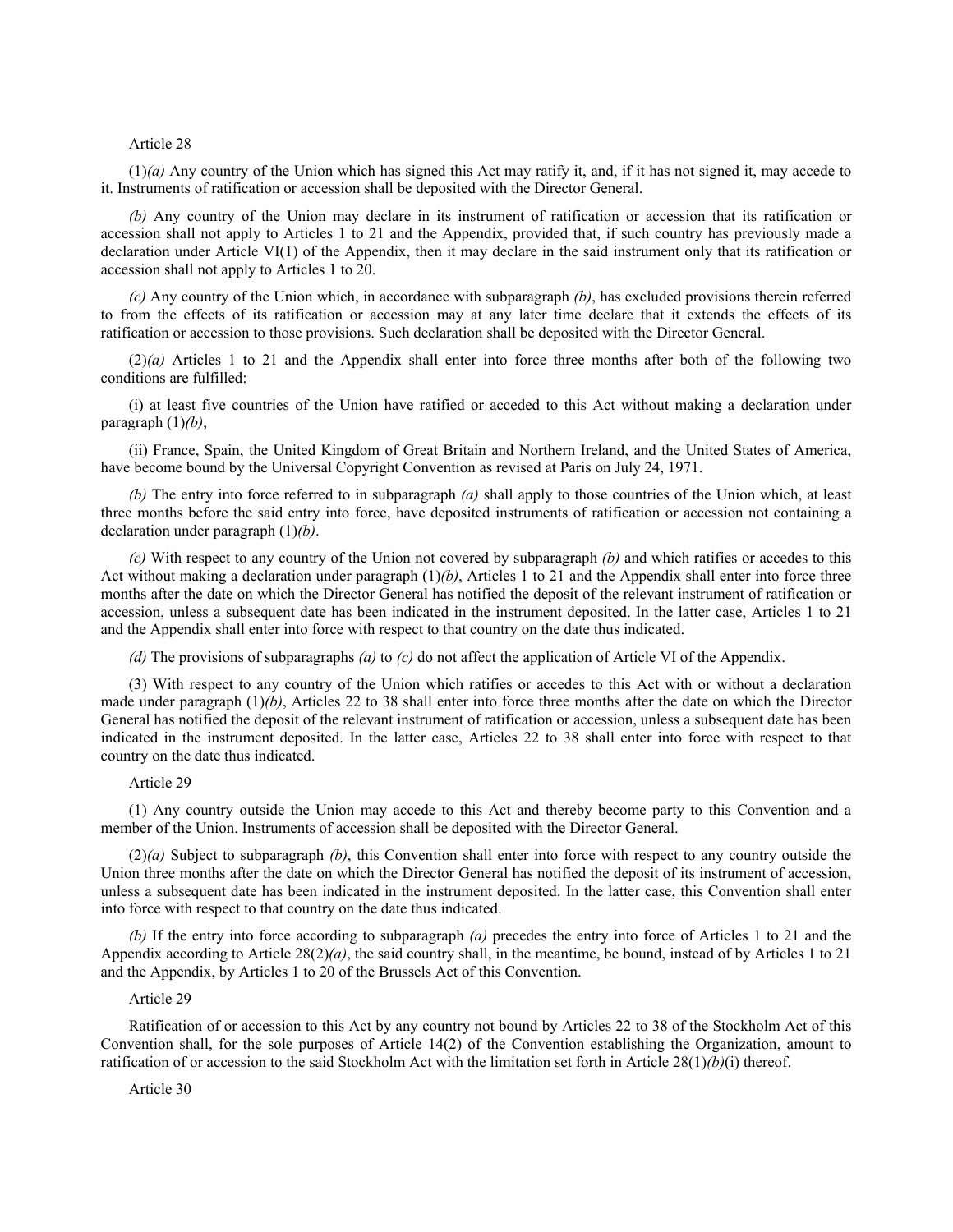(1) Subject to the exceptions permitted by paragraph (2) of this Article, by Article 28(1)*(b)*, by Article 33(2), and by the Appendix, ratification or accession shall automatically entail acceptance of all the provisions and admission to all the advantages of this Convention.

(2)*(a)* Any country of the Union ratifying or acceding to this Act may, subject to Article V(2) of the Appendix, retain the benefit of the reservations it has previously formulated on condition that it makes a declaration to that effect at the time of the deposit of its instrument of ratification or accession.

*(b)* Any country outside the Union may declare, in acceding to this Convention and subject to Article V(2) of the Appendix, that it intends to substitute, temporarily at least, for Article 8 of this Act concerning the right of translation, the provisions of Article 5 of the Union Convention of 1886, as completed at Paris in 1896, on the clear understanding that the said provisions are applicable only to translations into a language in general use in the said country. Subject to Article  $I(6)(b)$  of the Appendix, any country has the right to apply, in relation to the right of translation of works whose country of origin is a country availing itself of such a reservation, a protection which is equivalent to the protection granted by the latter country.

*(c)* Any country may withdraw such reservations at any time by notification addressed to the Director General.

Article 31

(1) Any country may declare in its instrument of ratification or accession, or may inform the Director General by written notification at any time thereafter, that this Convention shall be applicable to all or part of those territories, designated in the declaration or notification, for the external relations of which it is responsible.

(2) Any country which has made such a declaration or given such a notification may, at any time, notify the Director General that this Convention shall cease to be applicable to all or part of such territories.

(3)*(a)* Any declaration made under paragraph (1) shall take effect on the same date as the ratification or accession in which it was included, and any notification given under that paragraph shall take effect three months after its notification by the Director General.

*(b)* Any notification given under paragraph (2) shall take effect twelve months after its receipt by the Director General.

(4) This Article shall in no way be understood as implying the recognition or tacit acceptance by a country of the Union of the factual situation concerning a territory to which this Convention is made applicable by another country of the Union by virtue of a declaration under paragraph (1).

## Article 32

(1) This Act shall, as regards relations between the countries of the Union, and to the extent that it applies, replace the Berne Convention of September 9, 1886, and the subsequent Acts of revision. The Acts previously in force shall continue to be applicable, in their entirety or to the extent that this Act does not replace them by virtue of the preceding sentence, in relations with countries of the Union which do not ratify or accede to this Act.

(2) Countries outside the Union which become party to this Act shall, subject to paragraph (3), apply it with respect to any country of the Union not bound by this Act or which, although bound by this Act, has made a declaration pursuant to Article 28(1)*(b)*. Such countries recognize that the said country of the Union, in its relations with them:

(i) may apply the provisions of the most recent Act by which it is bound, and

(ii) subject to Article I(6) of the Appendix, has the right to adapt the protection to the level provided for by this Act.

(3) Any country which has availed itself of any of the faculties provided for in the Appendix may apply the provisions of the Appendix relating to the faculty or faculties of which it has availed itself in its relations with any other country of the Union which is not bound by this Act, provided that the latter country has accepted the application of the said provisions.

# Article 33

(1) Any dispute between two or more countries of the Union concerning the interpretation or application of this Convention, not settled by negotiation, may, by any one of the countries concerned, be brought before the International Court of Justice by application in conformity with the Statute of the Court, unless the countries concerned agree on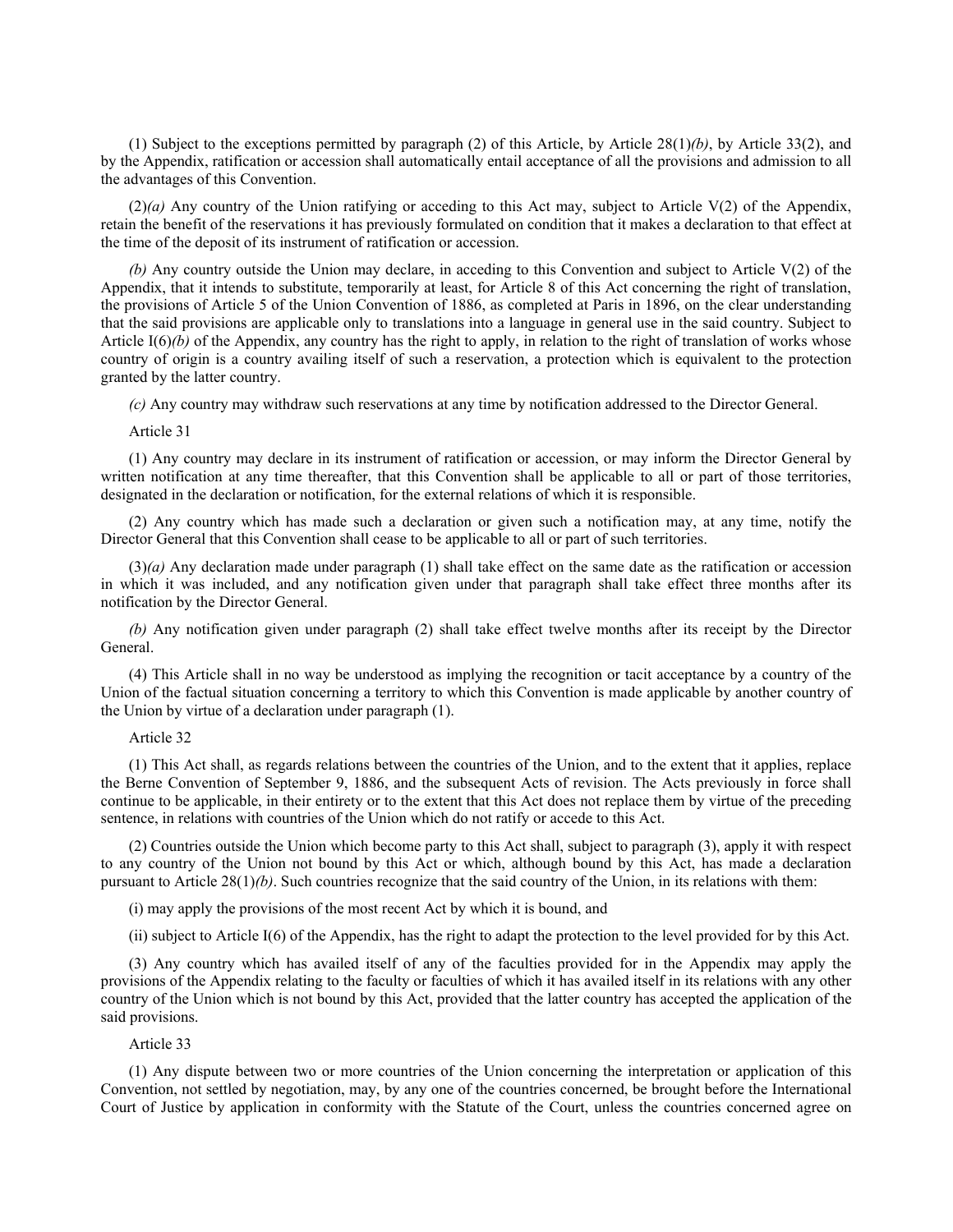some other method of settlement. The country bringing the dispute before the Court shall inform the International Bureau; the International Bureau shall bring the matter to the attention of the other countries of the Union.

(2) Each country may, at the time it signs this Act or deposits its instrument of ratification or accession, declare that it does not consider itself bound by the provisions of paragraph (1). With regard to any dispute between such country and any other country of the Union, the provisions of paragraph (1) shall not apply.

(3) Any country having made a declaration in accordance with the provisions of paragraph (2) may, at any time, withdraw its declaration by notification addressed to the Director General.

#### Article 34

(1) Subject to Article 29*bis*, no country may ratify or accede to earlier Acts of this Convention once Articles 1 to 21 and the Appendix have entered into force.

(2) Once Articles 1 to 21 and the Appendix have entered into force, no country may make a declaration under Article 5 of the Protocol Regarding Developing Countries attached to the Stockholm Act.

#### Article 35

(1) This Convention shall remain in force without limitation as to time.

(2) Any country may denounce this Act by notification addressed to the Director General. Such denunciation shall constitute also denunciation of all earlier Acts and shall affect only the country making it, the Convention remaining in full force and effect as regards the other countries of the Union.

(3) Denunciation shall take effect one year after the day on which the Director General has received the notification.

(4) The right of denunciation provided by this Article shall not be exercised by any country before the expiration of five years from the date upon which it becomes a member of the Union.

## Article 36

(1) Any country party to this Convention undertakes to adopt, in accordance with its constitution, the measures necessary to ensure the application of this Convention.

(2) It is understood that, at the time a country becomes bound by this Convention, it will be in a position under its domestic law to give effect to the provisions of this Convention.

#### Article 37

 $(1)(a)$  This Act shall be signed in a single copy in the French and English languages and, subject to paragraph  $(2)$ , shall be deposited with the Director General.

*(b)* Official texts shall be established by the Director General, after consultation with the interested Governments, in the Arabic, German, Italian, Portuguese and Spanish languages, and such other languages as the Assembly may designate.

*(c)* In case of differences of opinion on the interpretation of the various texts, the French text shall prevail.

(2) This Act shall remain open for signature until January 31, 1972. Until that date, the copy referred to in paragraph (1)*(a)* shall be deposited with the Government of the French Republic.

(3) The Director General shall certify and transmit two copies of the signed text of this Act to the Governments of all countries of the Union and, on request, to the Government of any other country.

(4) The Director General shall register this Act with the Secretariat of the United Nations.

(5) The Director General shall notify the Governments of all countries of the Union of signatures, deposits of instruments of ratification or accession and any declarations included in such instruments or made pursuant to Articles 28(1)*(c)*, 30(2)*(a)* and *(b)*, and 33(2), entry into force of any provisions of this Act, notifications of denunciation, and notifications pursuant to Articles 30(2)*(c)*, 31(1) and (2), 33(3), and 38(1), as well as the Appendix.